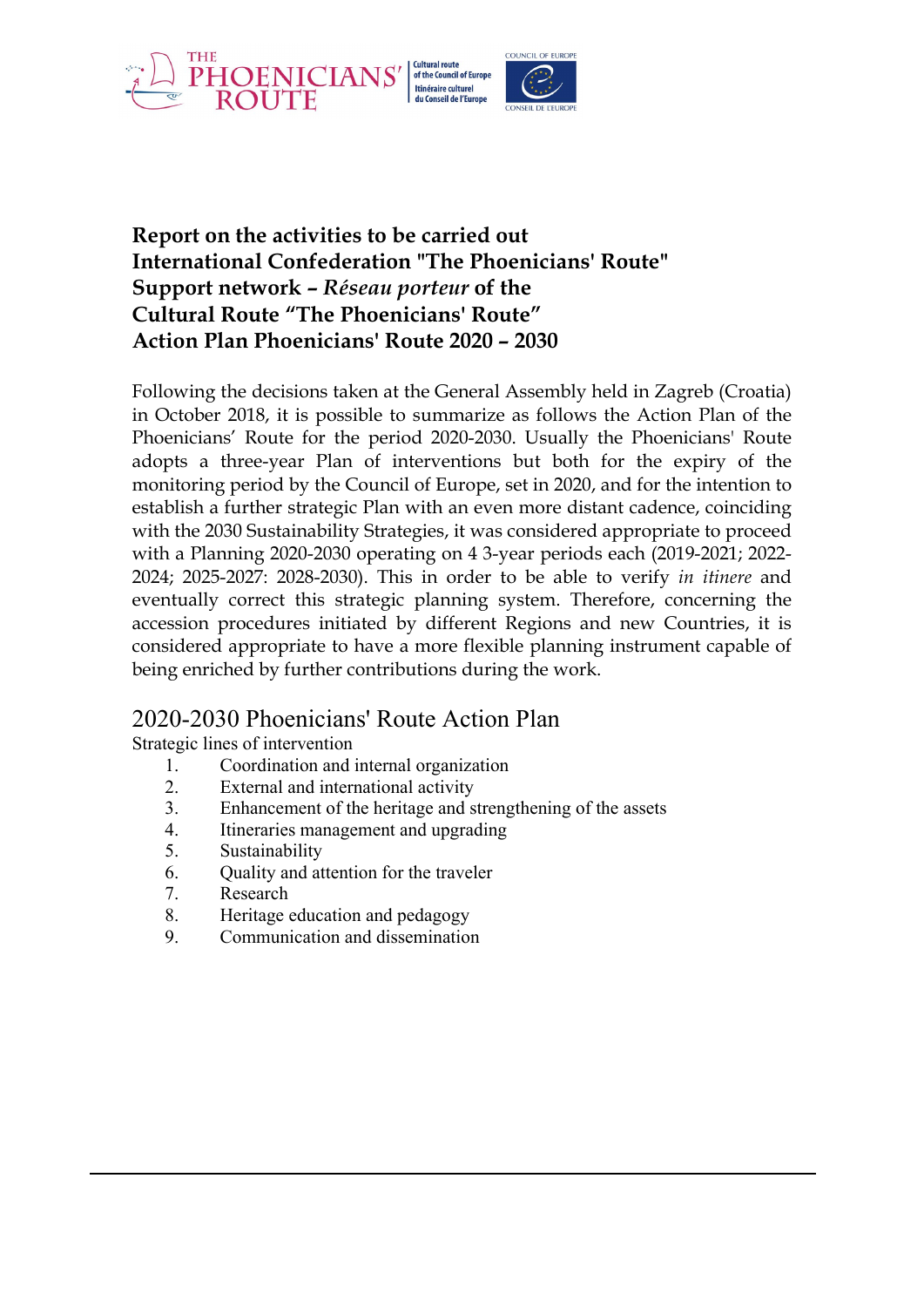

## **1. Coordination and internal organization**

1. The International Confederation. Extension of the partnership both in quantitative and qualitative terms (other countries, better if higher level institutions such as Regions and Provinces).

2. Bodies of the International Confederation. Update of the same for greater operativity and representativeness

3. Territorial Coordination and Networks. Development of technical and operational coordination on initiatives and presence in the territories

4. Operational networks. Development of MeMuNet Networks, Nature, LAGs, FLAGs, etc.

5. Cooperation with the national and regional level. In all countries

6. Friends and supporters. Creation of the level of individual supporters through appropriate categories of members

7. Events. Programming of different types of events on a periodic basis. In addition to the Euro-Mediterranean Dialogue on the Phoenicians' Route - General Assembly and Kick-off Meeting, there will be meetings of the Festival of Intercultural Dialogue, Med Food Festival and others, including projects financed at European level.

8. Thematic days. The Ancient Mediterranean Days are confirmed, better if it coincide with the European Heritage Days.

### **2. External and international activity**

1. International cooperation. Development of relations between partners and members, development of collaboration with international institutions

2. Cooperation with other Cultural Routes. Strengthening ties also through project activities.

3. International planning. Planning of the interventions within international projects. Monitoring of ongoing projects to verify compliance with the needs of the Route

4. Creation and development of the Phoenicians' Route Tour Operators Alliance, on the model of the Silk Road, to develop a dialogue between market and territories, to send the new proposals to those directly involved, to do shared reflections about new trends and new kind of tourism.

### **3. Enhancement of the heritage and strengthening of the assets**

1. Delimitation Smart Ways paths. Existing Smart Ways planning and to be implemented also through a manual for the creation of Smart Ways

2. Coordination of culture-tourism integration. Development of interactions between the two sectors

3. Interpretation Centers. Development of models and their application in the territories also through projects

4. Forum (on the model of the Faro Convention). Development of Faro strategies on a Mediterranean scale

5. Stakeholders and community tourism. Methodology development and its application.

6. Accessibility. Development of the theme in the context of Smart Ways.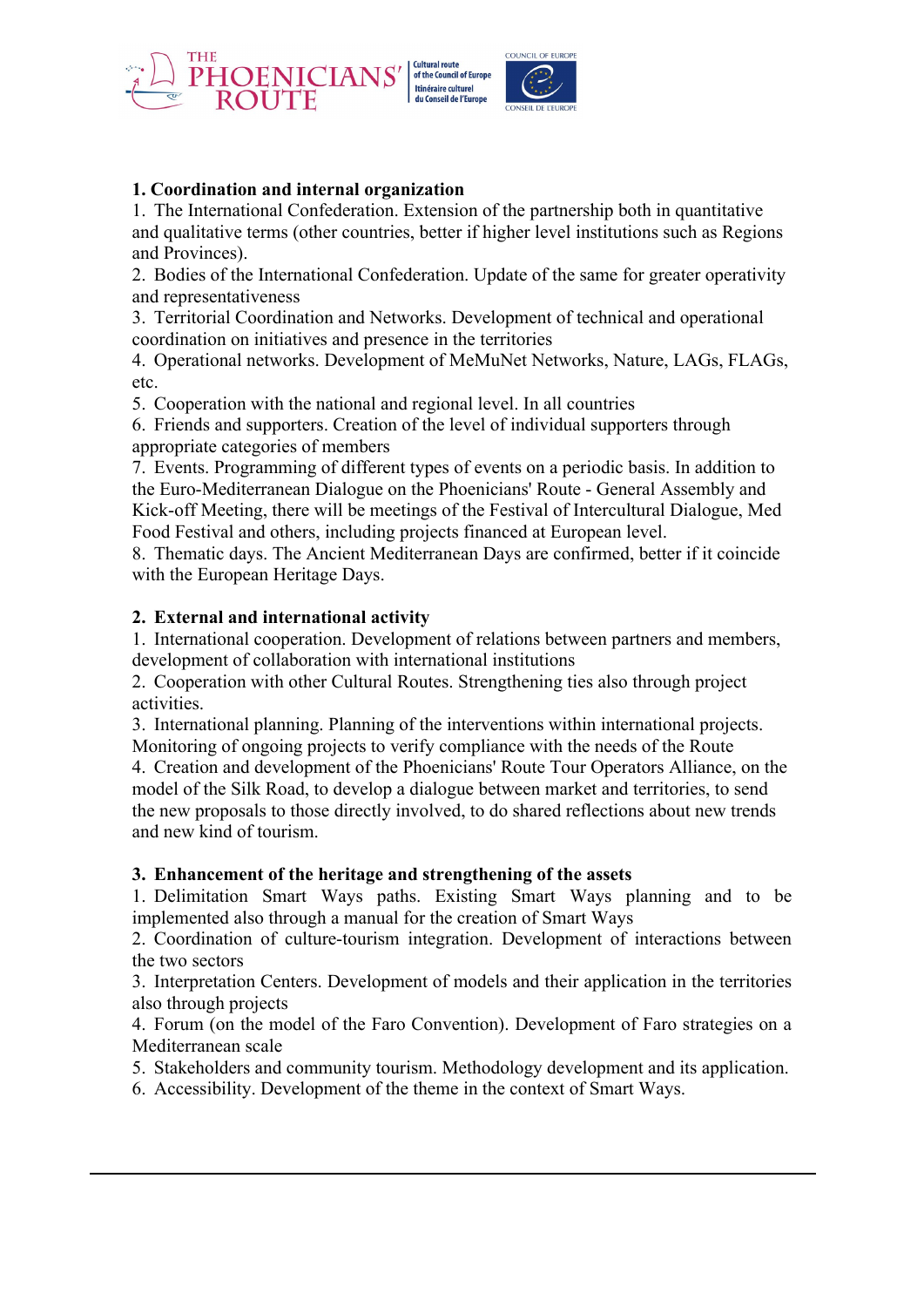

## **4. Itineraries management and upgrading**

1. Revenue improvement and optimization. Analysis and development of economic sustainability strategies based on territorial routes.

2. Impulse Hospitality and Business Networks. Creation of Destination Management Companies and Organizations to support Smart Ways.

3. Card. Development of the card service system and branding policies.

4. Experiences and creativity. Development of models and training - capacity building for territorial operators

5. Gastronomic offer (Mediterranean Diet), cultural, wellness, spiritual. Promotion of dedicated portals and related services to enhance the products of the territories (taste maps and more)

6. Bike friendly. Support for promotion strategies for bike use.

7. Family friendly. Development of promotion strategies for family tourism.

8. Routes enhancement also through specific segments linked to the Route such as

Tourism in Freedom / En Plein Air, itinerant, and nautical, through new maritime Smart Ways where appropriate.

9. RdF activity planning events. Scheduling appointments in the territories as a factor of tourist attractiveness, especially for the de-seasonality.

10. Traveling exhibitions. Additional attractiveness factor.

11. Route Dissemination in Interpretation Centers. Dissemination, sensitization and advocacy in the territories.

12. Sustainability. Interventions to support sustainability. Applied research and territorial forums. Communication and raise awareness campaigns

### **5. Quality and attention for the traveler**

1. Brand - Mediterranean Quality brand for hospitality and other services

2. Hospitality. Quality certification for hospitality segments.

3. Restaurants. Quality certification for restaurateurs who follow shared specifications.

4. Other services. Quality certification in the service.

5. Guide. Capacity building for service quality certification

6. Incubator creative enterprise. To address young people and innovative companies

7. Training. Coordination with training institutions and organization of capacity building session by territory

8. Interpretative plans and interpretative teaching. Development of models and their application in museums and interpretation centers along the Smart Ways.

9. New professional figures and interpretation centers. Development of models and system of educational offer and heritage pedagogy

### **6. Research**

1. IUN - International University Network. Strengthening and development of the University Network

2. Research - Alma Tourism. Development of applied research and presentation of the special edition of Alma Tourism. Promotion of a board of young researchers to support the activities of the Route

3. Degree thesis. Thesis selection and their adoption.

4. Heritage catalog. Project of the 100 cities Atlas.